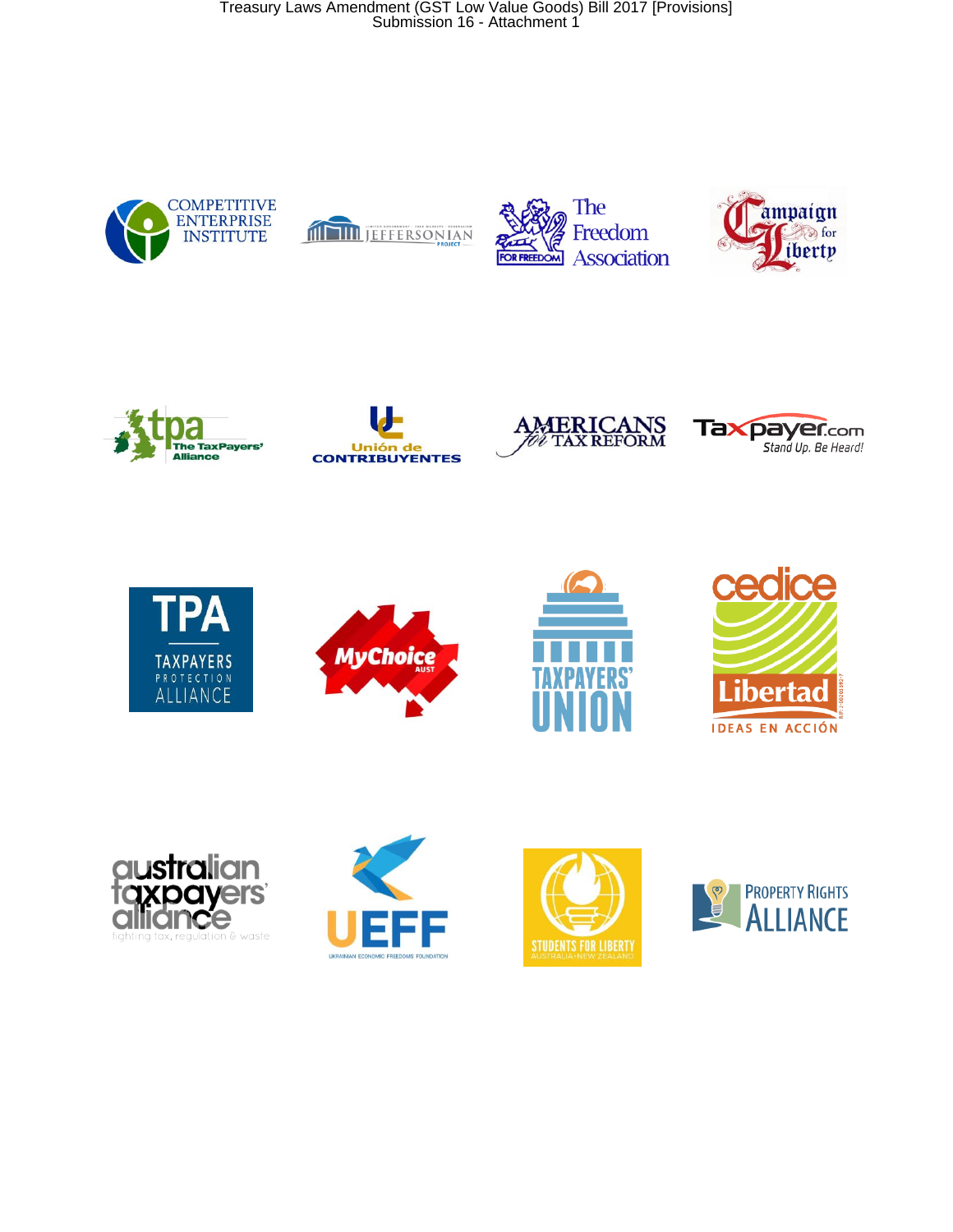To whom it may concern,

We the undersigned, representing millions of taxpayers across the world, urge the Australian Government to reject the lowering of the Goods and Service Tax (GST) free threshold on imported goods and imposition of GST collection on Online Marketplace Service providers as per the *Treasury Laws Amendment (GST Low Value Goods) Bill 2017*. The legislation will seriously damage Australia's international standing and the Australian economy. This legislation is nothing more than a thinly veiled attempt to tax the Internet.

As representatives of international non-partisan think tanks and advocacy groups as well as policy experts, we have severe concerns about the legislation due to be implemented on the  $1<sup>st</sup>$ July 2017. There will be serious ramifications for international trade and the legislation will give rise to dangerous, unreliable alternative websites that scam consumers.

Instead of looking for new ways to tax businesses and consumers, the Australian parliament should look for ways to reduce chronic overspending instead of looking for new taxing levers.

In addition to being fiscally irresponsible, the proposed changes go against long-term trends in international trade. In stark contrast to Australia, other countries are trending towards fewer trade barriers. In 2016, the United States increased the de minimis value for duties on imported goods from USD\$200 to USD\$800.

Imposing GST on all imported goods will be damaging to many Australian businesses exporting to other countries and damage trade relations between Australia and other nations. Complaints of the unfairness of international competition will only create a political environment in these other nations that will pressure them to respond in kind.

In turn, these countries will co-opt the very arguments Australia used. And, other countries will invariably move to ensure that the costs borne by their domestic businesses be offset by goods coming into their countries from Australian suppliers. The rhetoric about tax equalisation and protecting local businesses will also spill over into other aspects of trade such as trade deals or international agreements. This will hurt Australian manufacturers and exporters. Both consumers and businesses in Australia and abroad will lose out.

We are also alarmed that the obligation for enforcing the lowered threshold will fall upon marketplace providers. For large online marketplace providers like eBay, Alibaba, ETSY and Amazon Marketplace, which each deal with millions of sales internationally per day, and do not hold the goods in question, collecting GST is not feasible and there is significant evidence that they shall not be able to meet the compliance burdens by July 1. Some reputable providers will likely take actions to avoid being uncompliant meaning they may cease operations in Australia. Millions of Australian users will not be able to use these marketplaces at all. That would be devastating for revenue and consumer choice. In addition, any attempt to collect GST by marketplace providers will impose significant costs on these service providers who continue servicing the Australian market and drive up their service costs. It is noted that the European Union's Digital Single Market package to modernise VAT for cross border e-Commence due to come into effect in 2021 will not compel online marketplaces to collect VAT.